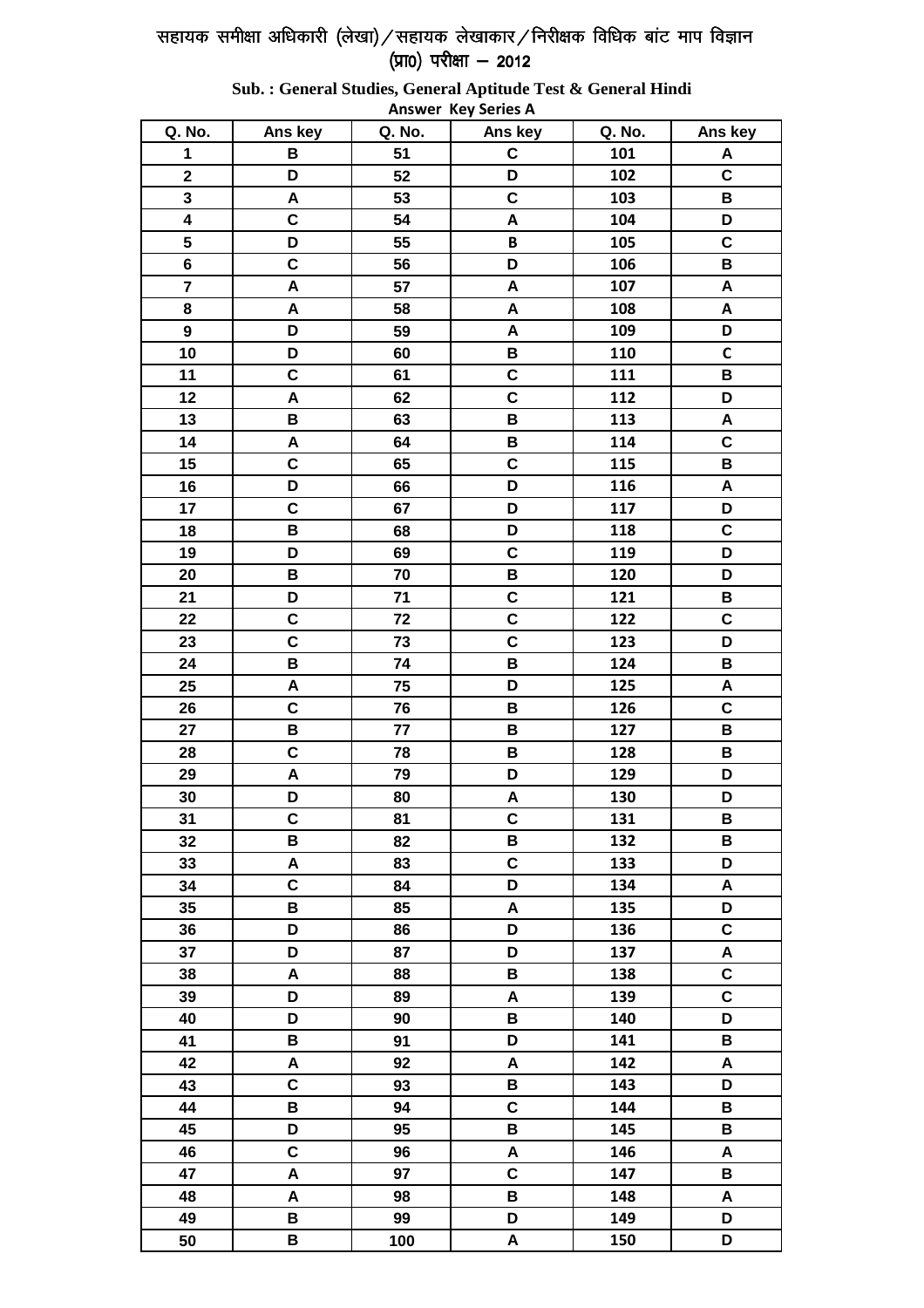Q. No. Ans key Q. No. Q. No. Ans key Ans key  $\frac{101}{101}$ B D  $\mathbf{1}$ 51 B  $\mathbf c$ B 102  $\overline{A}$  $\overline{2}$ 52  $\overline{\mathbf{c}}$  $\overline{A}$ 53 D 3 103  $\overline{\mathbf{4}}$ D 54  $\pmb{\mathsf{A}}$ 104  $\, {\bf B}$  $5\phantom{.0}$  $\mathbf c$ 55  $\mathbf c$ 105 A B  $\mathbf B$ D  $6\phantom{a}$ 56 106  $\overline{7}$  $\mathsf{A}$  $\mathbf c$  $\mathbf c$ 57 107  $\mathbf C$ D 8 58 108 D 109 D  $\overline{9}$  $\mathbf B$ 59  $\mathbf{A}$  $10$ D 60 D 110 D D D  $11$ 61 111  $\boldsymbol{\mathsf{A}}$  $\overline{12}$  $62$  $\overline{\mathbf{B}}$  $\overline{A}$  $\, {\bf B}$ 112  $\overline{\mathbf{c}}$ D 13 63  $\mathbf{A}$ 113 D  $\mathbf B$  $\mathbf B$  $14$ 64 114 15  $\mathbf B$ 65  $\, {\bf B}$ 115  $\mathbf{A}$  $\mathbf C$ 16 A 66 D 116  $17$  $\mathbf c$ 67  $\mathbf{A}$ 117 B 18  $\, {\bf B}$ 68  $\mathbf c$ 118 D  $\overline{19}$  $\overline{D}$ 69  $\overline{D}$  $\frac{119}{119}$  $\overline{A}$  $\overline{A}$  $\overline{20}$  $\overline{c}$  $\overline{70}$  $\overline{\mathbf{c}}$  $\frac{1}{120}$  $\overline{A}$  $\overline{B}$  $21$  $\overline{\mathsf{A}}$  $71$ 121  $\overline{A}$  $\overline{A}$  $\frac{1}{22}$  $\overline{\mathsf{D}}$ 22 72  $\overline{B}$  $\overline{\mathsf{D}}$  $\frac{1}{23}$  $\overline{\mathsf{D}}$ 73 23  $\overline{B}$  $\frac{124}{x}$  $\overline{B}$ D 74 24 25  $\overline{c}$  $\overline{75}$  $\overline{c}$ 125  $\overline{B}$ 26 D 76 A 126 D 27  $\mathbf c$ 77 B 127 A 28  $\overline{A}$ 78  $\mathbf{A}$ 128 D  $\overline{\mathbf{B}}$  $\mathbf c$  $\mathbf c$ 29 79 129 D 80 D 130  $\overline{\mathsf{A}}$ 30  $\mathsf{A}$ 81  $\mathbf c$ 131  $\mathbf C$  $31$ 32  $\overline{\mathsf{A}}$ 82 B  $\mathbf c$ 132  $\mathbf{A}$ D D 33 83 133  $\mathbf B$ 34 B 84 B 134 35  $\overline{c}$ 85 D 135  $\overline{A}$  $\overline{\mathbf{c}}$  $\overline{\mathbf{c}}$  $\overline{\mathsf{D}}$ 36 86 136  $\overline{B}$  $\mathbf c$ 37 87 137  $\, {\bf B}$  $\mathbf B$  $\, {\bf B}$  $\, {\bf B}$ 38 88 138  $\mathbf{C}$ 39 89 A 139 A 40 D 90  $\mathbf c$ 140 B 41 D 91  $\mathbf{C}$ 141  $\mathbf{A}$  $\overline{42}$  $\overline{D}$  $\overline{92}$  $\overline{\mathbf{R}}$  $\frac{1}{142}$  $\overline{\mathsf{n}}$  $\overline{c}$  $\overline{\mathsf{D}}$  $\frac{143}{ }$  $\overline{\mathsf{D}}$ 43 93  $\overline{\mathbf{c}}$ B 144  $\mathbf B$ 44 94  $\overline{\mathbf{c}}$  $\overline{\mathsf{B}}$ 145  $\overline{c}$ 45 95  $\overline{c}$  $\overline{A}$ 146  $\overline{\mathsf{D}}$ 46 96 47  $\mathbf c$ 97  $\overline{A}$  $\, {\bf B}$ 147 48  $\overline{\mathbf{B}}$  $\mathbf{A}$ 98 D 148  $\mathsf{C}$  $\mathbf{C}$ 49 D 99 149 50 B 100 B 150 B

Sub.: General Studies, General Aptitude Test & General Hindi **Answer Key Series B**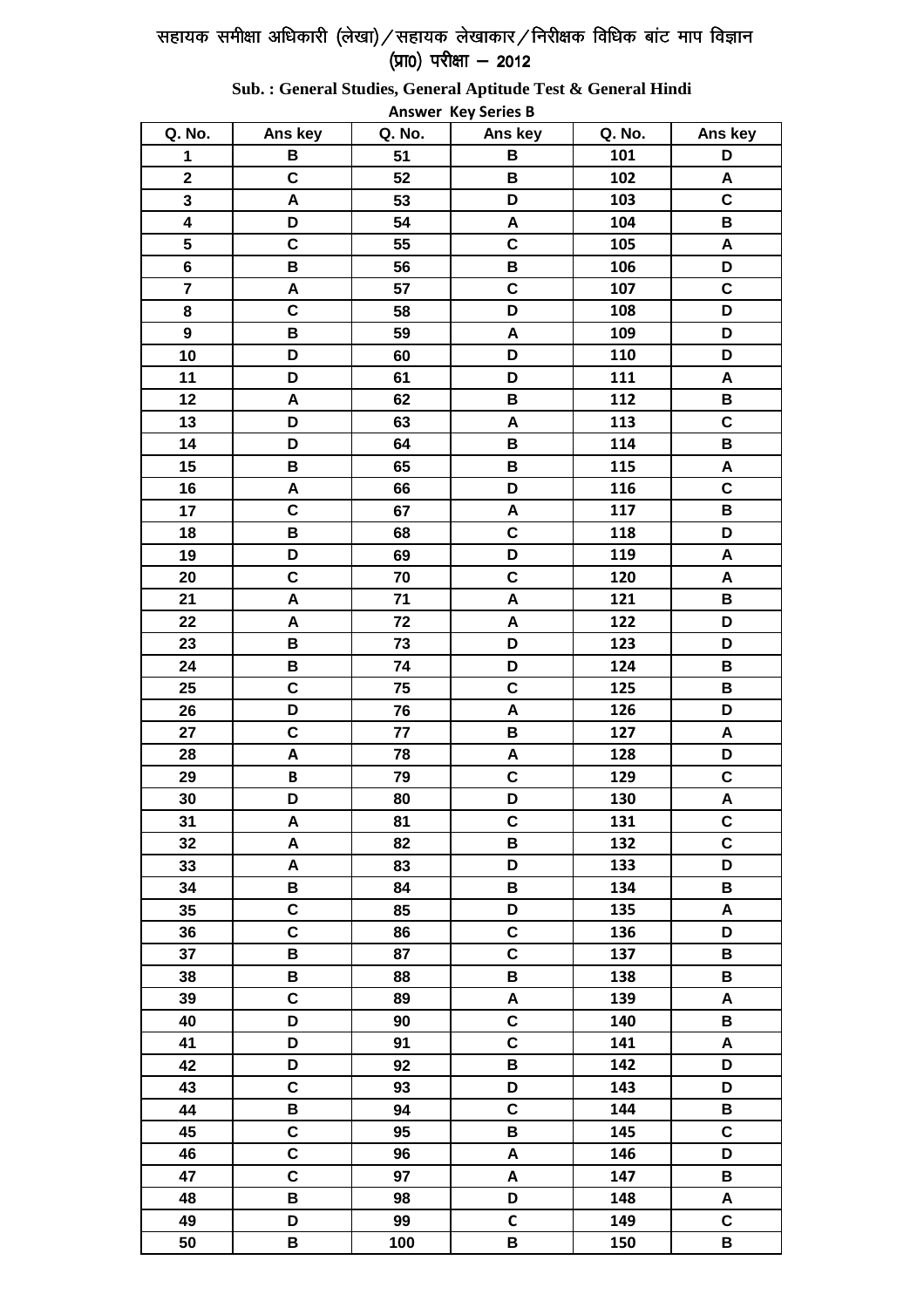Q. No. Ans key Q. No. Ans key Q. No. Ans key  $\frac{101}{101}$  $\mathbf c$ D  $\mathbf{1}$ 51 B  $\overline{A}$ 102 D  $\overline{2}$ 52 A  $\overline{\mathbf{c}}$  $\overline{\mathsf{D}}$  $\overline{B}$ 53 3 103  $\overline{\mathbf{4}}$ D 54 D 104  $\boldsymbol{A}$  $5\phantom{.0}$ A 55  $\mathbf c$ 105 B  $\mathsf{A}$ B  $\mathbf C$  $6\phantom{a}$ 56 106  $\overline{7}$  $\mathsf{A}$ D  $\mathbf B$ 57 107  $\mathbf B$  $\overline{B}$ 8 58 108  $\pmb{\mathsf{A}}$  $\mathbf c$ 109  $\mathbf c$  $\overline{9}$ 59 D  $\overline{\mathbf{c}}$  $10$ 60  $\mathbf c$ 110  $\, {\bf B}$  $\overline{B}$  $\mathbf c$ D  $11$ 61 111  $\overline{12}$  $\overline{B}$  $62$  $\overline{A}$ B 112  $\mathbf c$  $\overline{\mathsf{A}}$ 13 63  $\mathbf{A}$ 113 D  $\overline{\mathbf{c}}$  $\overline{\mathbf{c}}$ 14 64 114 15 D 65 B 115  $\, {\bf B}$  $\mathbf c$ 16 D 66 116 D  $17$  $\mathbf c$ 67  $\mathbf{A}$ 117  $\mathbf c$ 68 18  $\, {\bf B}$ D 118 B  $\overline{19}$  $\overline{c}$ 69  $\overline{c}$  $\frac{119}{119}$  $\overline{A}$  $\overline{20}$  $\overline{\mathbf{c}}$  $\overline{70}$  $\overline{B}$  $\frac{1}{120}$  $\mathbf{A}$  $\overline{\mathbf{c}}$  $\overline{c}$  $21$  $71$  $\mathbf{A}$ 121  $\overline{B}$  $\overline{\mathbf{c}}$  $\frac{1}{22}$  $\overline{A}$ 22 72  $\overline{\mathsf{D}}$  $\overline{\mathsf{B}}$  $\frac{1}{23}$  $\overline{c}$ 73 23  $\overline{B}$  $\frac{124}{x}$  $\overline{c}$ D 74 24 25  $\overline{B}$  $\overline{75}$  $\overline{\mathsf{D}}$ 125  $\overline{\mathsf{D}}$ 26 B 76  $\overline{A}$ 126 B 27 D 77 D 127 A 28  $\overline{A}$ 78 D 128 D  $\mathbf c$  $\, {\bf B}$  $\, {\bf B}$ 29 79 129 B 80  $\overline{\mathsf{A}}$ 130  $\mathbf{B}$ 30  $\mathbf C$ 81  $\mathbf c$ 131  $\boldsymbol{\mathsf{A}}$  $31$ 32 D 82 B  $\, {\bf B}$ 132  $\mathbf{A}$ D 33 83 133  $\boldsymbol{\mathsf{A}}$ D  $\mathbf c$ D 34 84 134 35  $\overline{\mathsf{D}}$ 85  $\overline{A}$ 135  $\overline{\mathsf{D}}$  $\overline{B}$  $\overline{B}$ 36 86  $\overline{A}$ 136  $\mathbf c$ 37  $\mathbf{A}$ 87  $\, {\bf B}$ 137  $\mathbf B$  $\, {\bf B}$ D 38 88 138  $\overline{c}$ 39 B 89 139 B 40 D 90 D 140  $\mathbf{A}$ 41  $\overline{A}$ 91 D 141  $\mathbf{C}$  $\overline{42}$  $\overline{c}$  $\overline{92}$  $\overline{c}$  $\frac{1}{142}$  $\overline{\mathbf{R}}$  $\overline{D}$  $\overline{B}$  $\frac{143}{ }$  $\overline{B}$ 43 93  $\overline{c}$ D 144 D 44 94  $\overline{A}$  $\overline{\mathsf{A}}$ 145  $\overline{\mathsf{D}}$ 45 95  $\overline{A}$  $\overline{\mathbf{c}}$ 146  $\overline{B}$ 46 96 47 D 97 B  $\, {\bf B}$ 147 48 D D 98 A 148  $\mathbf c$ 49 99 D 149 A 50  $\overline{A}$ 100  $\mathbf c$ D 150

#### Sub.: General Studies, General Aptitude Test & General Hindi **Answer Key Series C**